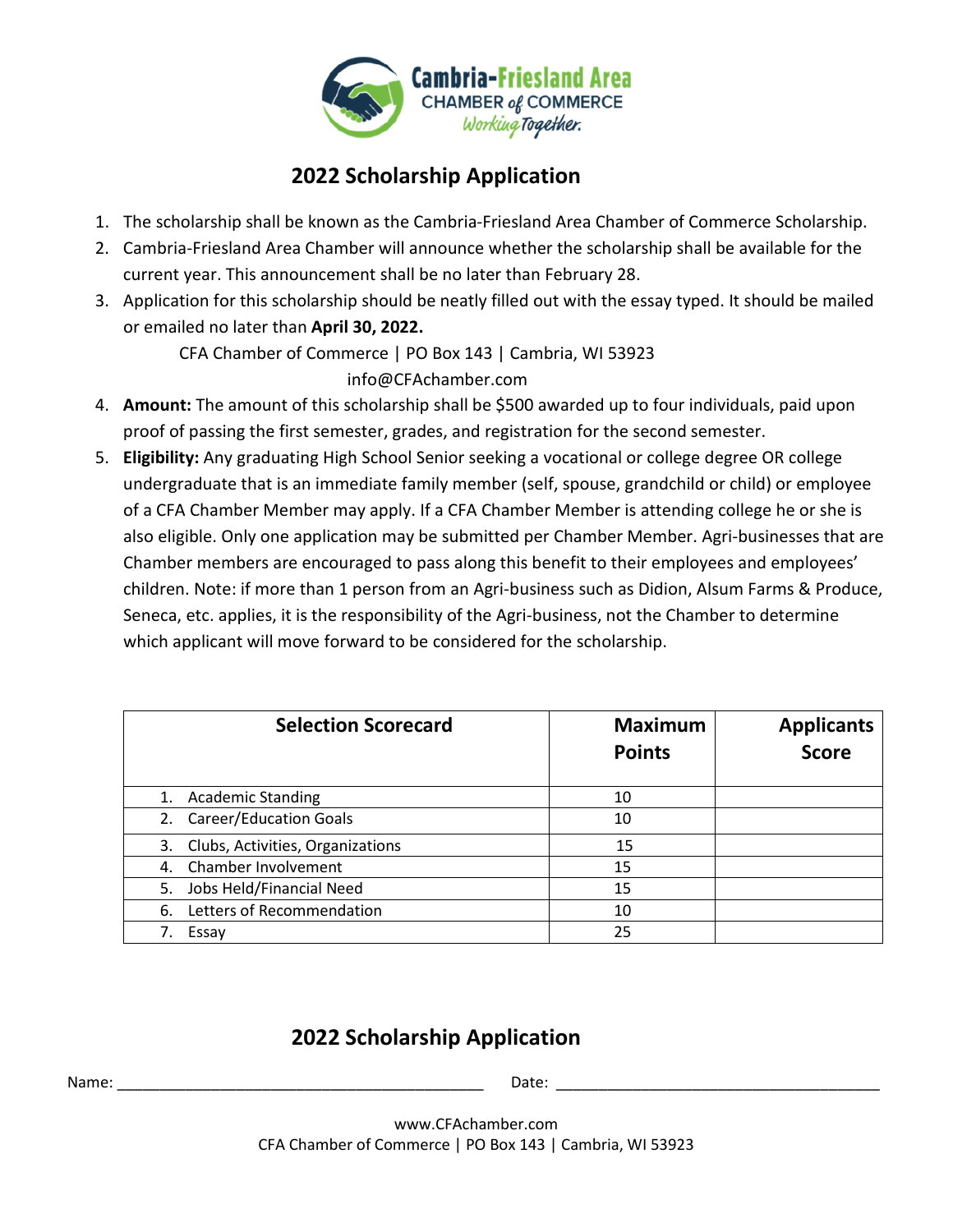

|    |               |                                                                            | GPA: _________________________Class Rank: ________________________________Number in Graduating Class: ______________ |  |  |
|----|---------------|----------------------------------------------------------------------------|----------------------------------------------------------------------------------------------------------------------|--|--|
|    |               | List any academic honors or distinctions you have earned.                  |                                                                                                                      |  |  |
|    |               |                                                                            |                                                                                                                      |  |  |
|    |               |                                                                            |                                                                                                                      |  |  |
|    |               |                                                                            |                                                                                                                      |  |  |
|    |               | List your high school/college club and activities, including offices held. |                                                                                                                      |  |  |
|    | Club/Activity | Position or Office                                                         | <b>Years Participated</b>                                                                                            |  |  |
| 1. |               |                                                                            |                                                                                                                      |  |  |
|    |               |                                                                            |                                                                                                                      |  |  |
| 3. |               |                                                                            |                                                                                                                      |  |  |
|    |               |                                                                            |                                                                                                                      |  |  |
| 4. |               |                                                                            |                                                                                                                      |  |  |
|    |               |                                                                            | List youth organizations or volunteer activities you have participated in since entering high school.                |  |  |
|    | Activity      | Location                                                                   | <b>Years Participated</b>                                                                                            |  |  |
| 1. |               | <u> 1989 - Johann Barn, amerikansk politiker (d. 1989)</u>                 |                                                                                                                      |  |  |
| 2. |               |                                                                            |                                                                                                                      |  |  |
| 3. |               |                                                                            |                                                                                                                      |  |  |

List any jobs you have held since entering high school.